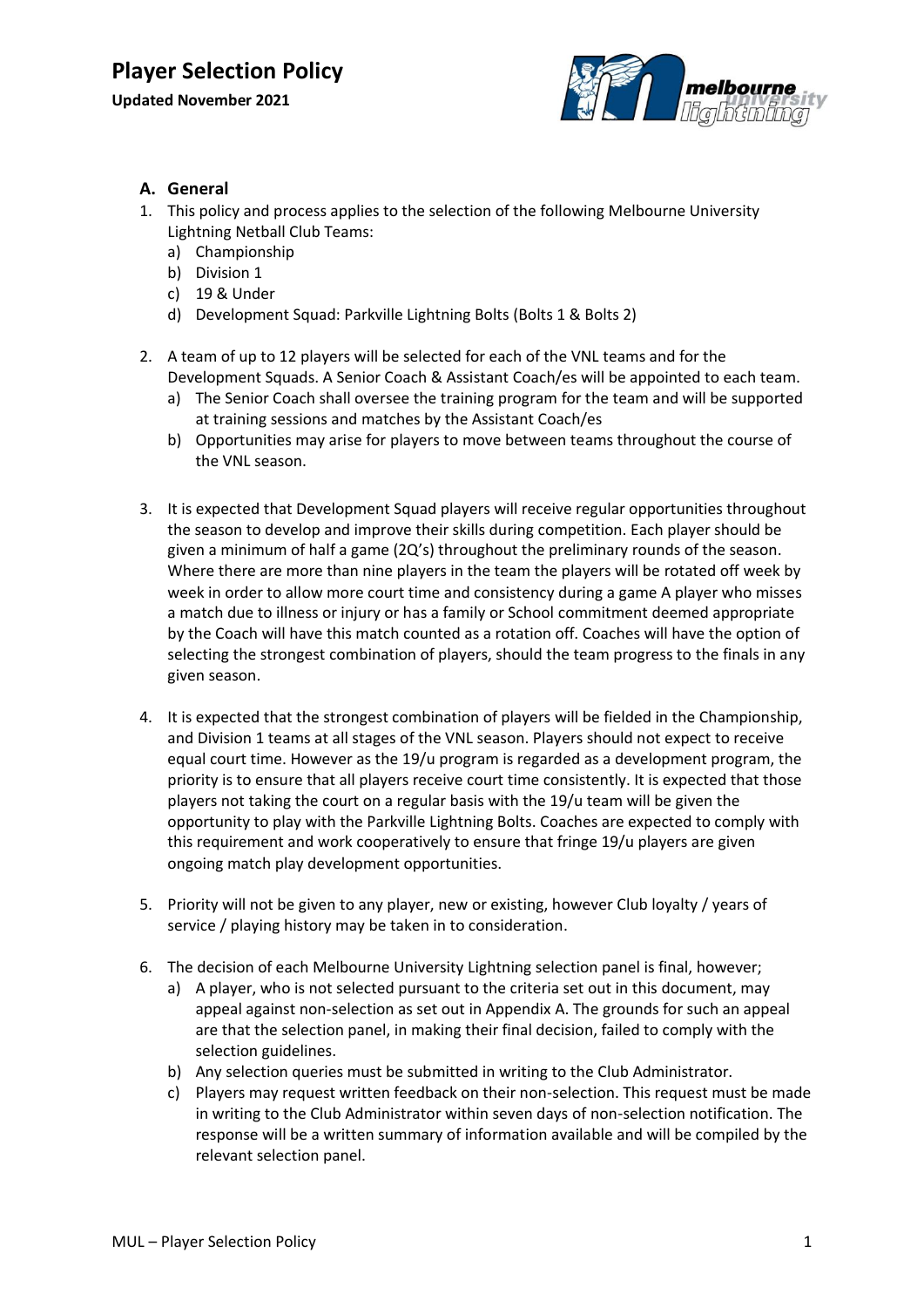#### **Updated November 2021**



- 7. Players must be a fully paid financial member of the Club i.e., have paid their Club fees in full prior to the commencement of round 1 of the VNL season. Non-financial members will not be permitted to take the court. Coaches are required to support this policy.
- 8. The selection policy and process will be reviewed annually by the Melbourne University Lightning Committee of Management.

#### **B. Selectors**

- 1. A panel of at least three selectors will be appointed to select each team.
	- a) One selector must be the coach of the team being selected.
	- b) Selectors will be sought from within and outside the Melbourne University Lightning Netball Club and independent selectors may be approached to assist with selections.
	- c) In the event that a coach has not been appointed to a team at the time of selections, the Committee of Management will appoint one member of the selection panel to act as coach of that team for the purposes of selections.
	- d) Decisions on player selection will be based on majority agreement of the selection panel.
- 2. If required, selectors may be involved in more than one selection panel at the same time, i.e. the same selectors may form one selection panel to select all Melbourne University Lightning Teams.
- 3. Parents or relatives of a player will not be permitted to select as an independent selector for any Team in which they have a child/relative trialling. If the parent or relative is the Coach and/or Assistant Coach the selection panel will be extended to include the Director of Coaching.
- 4. The Club recognises that at times a parent, as Coach, may have a child/relative selected to play in the same team. Discussions regarding the continuation of the Coach in the role of Head Coach or Assistant Coach will be made on a per case basis and involve the Director of Coaching and Committee of Management.

#### **C. Selection Criteria**

- 1. Selectors shall consider:
	- a) Individual attributes, such as:
		- i. Basic skills ball handling, footwork, specialist skills
		- ii. Physical skills speed, change of direction, elevation, intensity
		- iii. Mental skills recovery from mistakes, accountable, leadership, works for the team
		- iv. Decision making skills reads entire situation, chooses correct option
		- v. Current level of ability
		- vi. Level of fitness
	- vii. Potential innate qualities or attributes which may be developed over a long period
	- viii. Capacity to take and act upon direction given by Coaches
	- b) Team requirements, such as: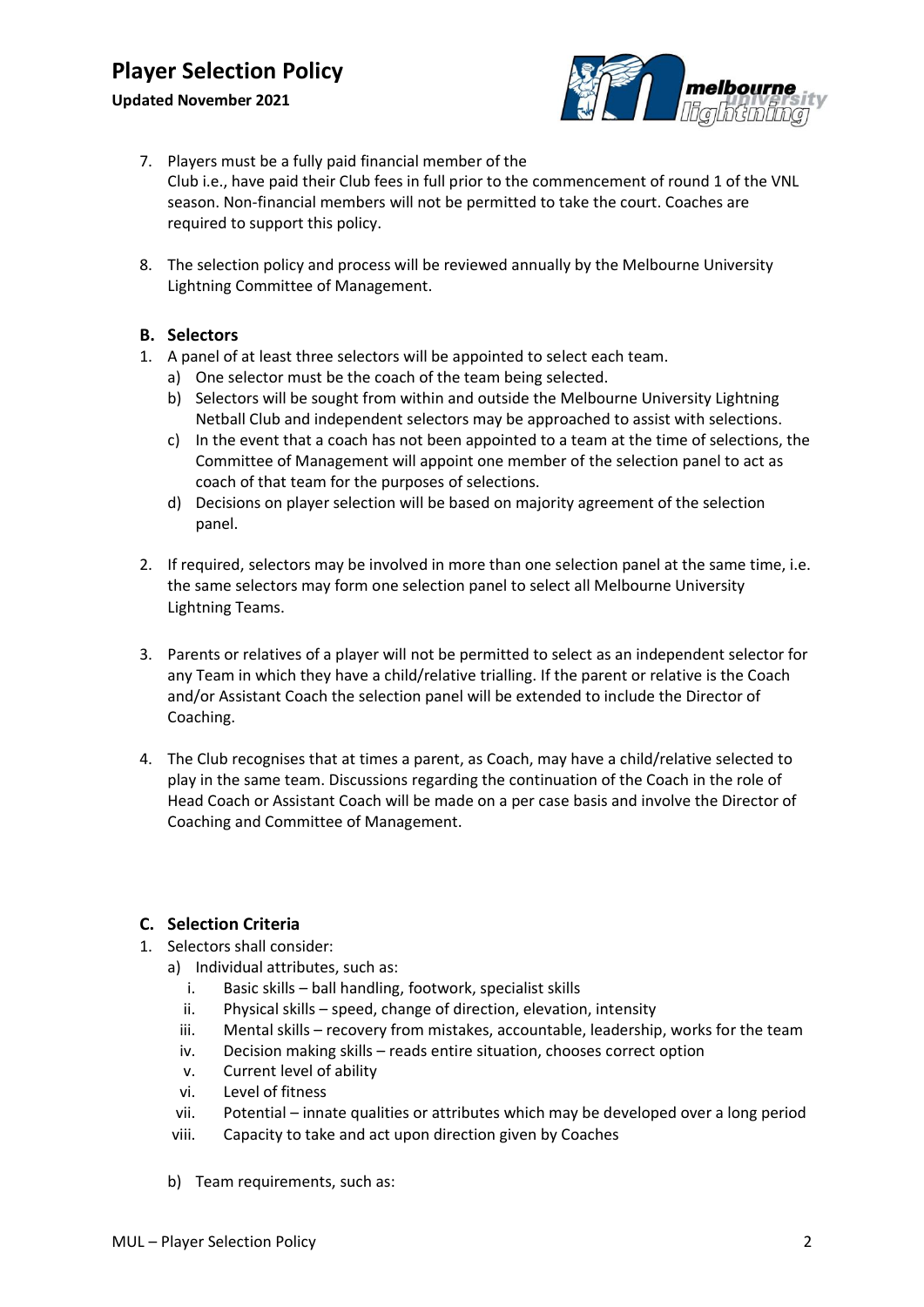#### **Updated November 2021**



- i. Team balance is required for each team. In general, each team will be made up of three shooters, three defenders and four centre court players. The additional two positions will be at the discretion of the selection panel.
- ii. The twelve best individual players may not provide the most viable combination for the team.
- iii. Each team needs a variety of players, so there is always the option to change the style of play in a match. Examples of this include a short/tall goaling or defending option, a defensive or attacking centre court focus, quick and speedy player or a slower more creative playmaker.
- iv. It is the selection panels' prerogative to determine that a player may be better suited to a position other than the position/s they have nominated for. In this instance the selection panel must consult with the player to discuss being considered in an alternative position. The discussion should be open and direct so that the player is fully aware of the circumstances under which they are being considered for selection.
- c) Minimum age criteria:

Players will be considered for selection based on their ability; however the VNL competition rules must be adhered to in terms of minimum age requirements.

#### **D. Selection Details**

- 1. Selection is open to any player that is registered with Netball Victoria or an interstate Member Organisation.
- 2. Players shall present for selection in neutral training clothes which shall be either a white Tshirt or singlet and navy or black shorts. Clothing must not contain any insignia or material which associates the player with a particular club or association.
- 3. All players attending selection trials must be appropriately warmed up in readiness to start at the scheduled start time. The official warm up will be conducted by the S&C coach If available), with assistance from MUL Coaches as required.
- 4. Each selection trial will run for a minimum of two hours, and will consist of multiple 10-12 minute games. Players are responsible for maintaining their readiness to participate through warm up activities and space will be provided to ensure this is possible. There will be a short break between games to notify players of playing positions for the next game and to allow for this changeover.
- 5. All players who wish to be considered for selection must complete the online registration player application form by the specified due date.
	- a) Late applications may be accepted at the discretion of the Committee of Management.
	- b) Players must complete all details and indicate at least two preferred playing positions.
- 6. Appropriately qualified umpires will officiate at all Melbourne University Lightning selections.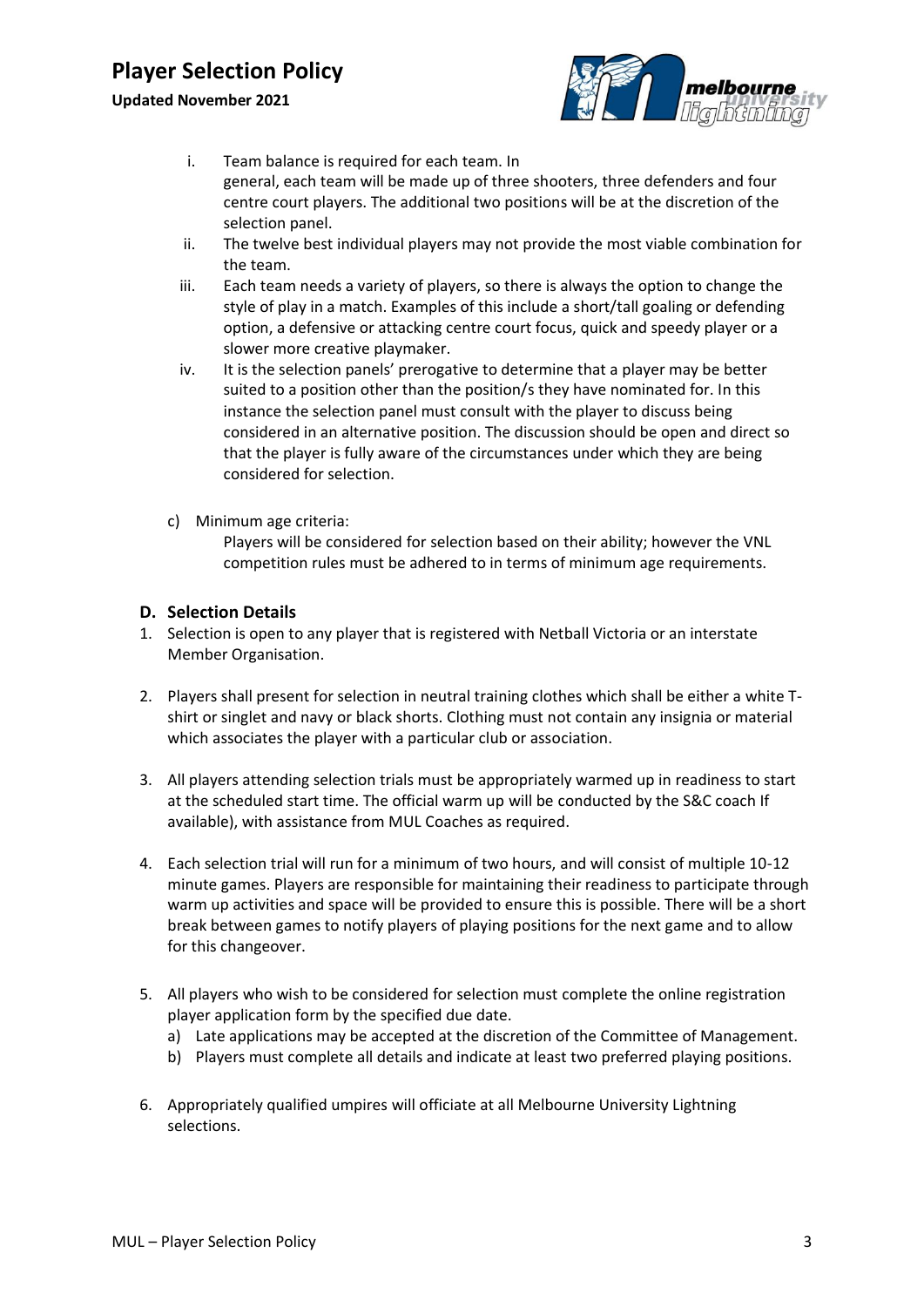#### **Updated November 2021**



- 7. All players, including current players, who wish to be considered for selection, must attend a minimum of one selection day. Players who are unable to attend or participate in selections due to extenuating circumstance, illness or injury, must:
	- a) Submit their inability to attend in writing with their application form, and contact the Club Administrator in person, as soon as possible to discuss.
	- b) The Committee of Management will determine whether players who are not able to attend selections are eligible for selection and will advise the player and the appropriate selection panel.
	- c) Injured players wishing to be considered for selection must attend at least one selection day. They also must provide written medical evidence outlining injury details and expected recovery time.
- 8. Any player unavailable to participate in selections who is eligible for selection will be considered based on current or previous year performance, if available. The selection panel will have the discretion of adding such players to the initial squads, if it is deemed appropriate.
- 9. Players who attend selections will be judged on their selection performance, in addition to any previous performance notes, if available.
	- a) All players will be viewed at least once in two of their preferred positions
	- b) It is anticipated that attending players will be viewed at least two times at each selection date, however this may vary as this is dependent on the number of players attending each selection trial.
	- c) It is anticipated that each viewing of players will be at least 10minutes in duration. This may vary and is dependent on the number of players attending selections. Session lengths may also be decreased due to extreme weather conditions, or lack of numbers.
- 10. All players will be notified via email of their selection to advance to the next round of the selection process and of their selection or non-selection into a Melbourne University Lightning Team.
- 11. Coaches and selectors may choose to observe players in club team match play conditions prior to the final selection day if deemed necessary.

#### **E. Player Expulsion**

- 1. The Committee of Management and Team Senior Coach have the power to
	- a) Exclude a Player from competition.
	- b) Terminate a Player's membership of the Club.
	- c) Require a Player to leave an event or venue and return home.
- 2. A Player may be expelled from the Club if they are unable to fulfil the obligations outlined in the Club Player Agreement. The decision to expel any player will be ratified by the Committee of Management.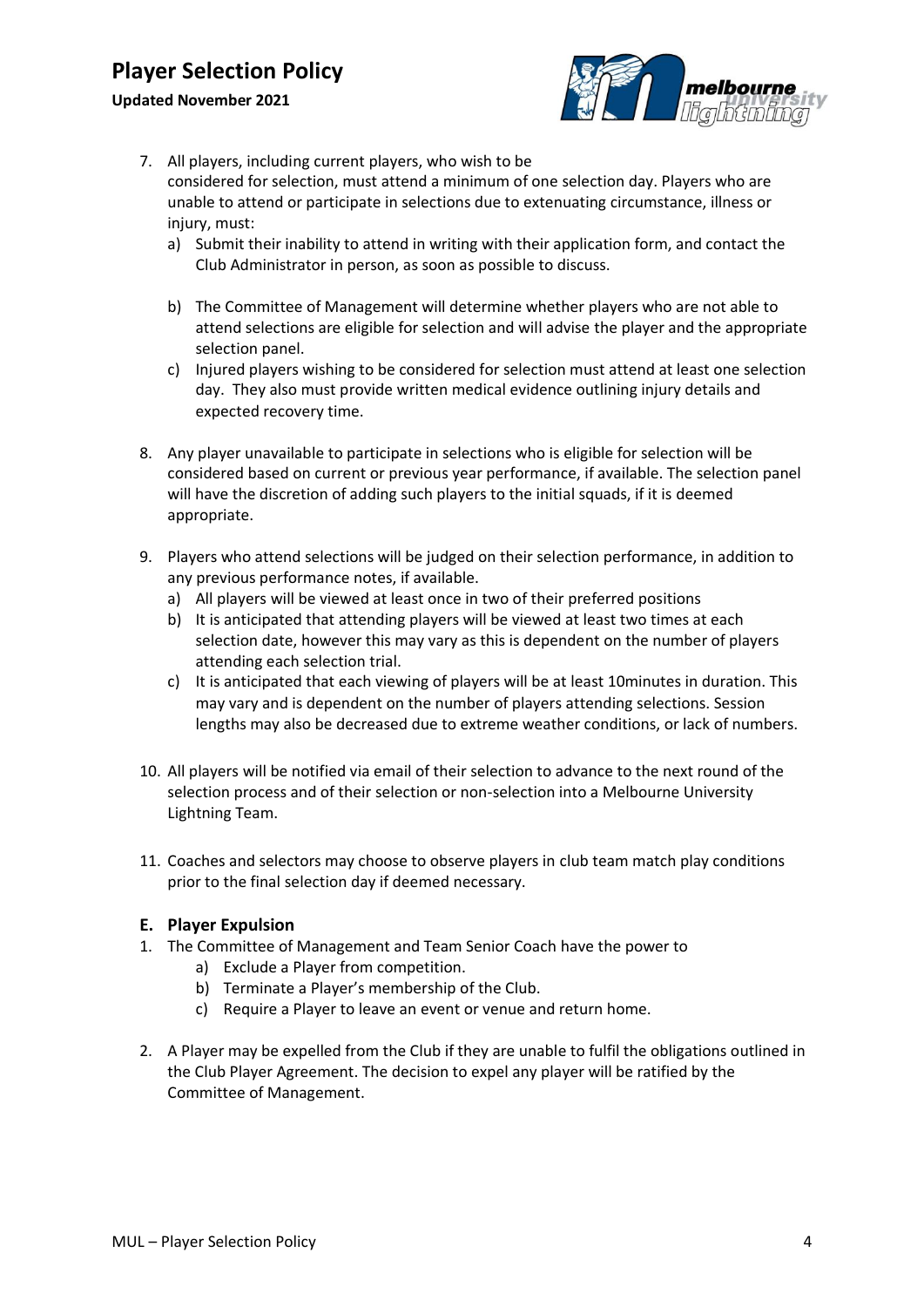

#### **APPENDIX A:**

#### **MELBOURNE UNIVERSITY LIGHTNING PLAYER SELECTION APPEALS PROCESS**

#### **1. Appeals**

- 1.1 A Player, who is not selected to the Team they have trialled for pursuant to the criteria set out in these guidelines, may appeal against omission from the Team as set out in this section.
- 1.2 The grounds for such an appeal are that the selection panel, in making their final decision, failed to comply with the guidelines.

#### **2. Notice period**

- 2.1 Any appeal against omission from the pool must be lodged in writing to the Melbourne University Lightning Netball Club within five business days of announcement of the selection decision.
- 2.2 The notice of appeal must be accompanied by a summary of arguments and submissions in support of the appeal.
- 2.3 An appeal may be withdrawn by the aggrieved Player at any time through written notification to the Melbourne University Lightning Netball Club Committee of Management.
- 2.4 Failure to comply with the appeal time frame will result in the appeal being dismissed.

#### **3. Appeal tribunal**

- 3.1 Where the Melbourne University Lightning Netball Club Committee of Management has authorised an investigation into the appeal an appeals tribunal shall be established.
- 3.2 The Melbourne University Lightning Netball Club President will nominate appointees to the appeals tribunal for endorsement by the Committee of Management.
- 3.3 The appeals tribunal will consist of three members including:
	- A person with knowledge of the sport and with VNL Club experience;
	- A representative from Netball Victoria to chair the appeal; and
	- Any other person deemed appropriately skilled and experienced to the function of the appeals tribunal as appointed by the Melbourne University Lightning Netball Club President.
- 3.4 Persons part of or directly interested in the appeal may not act as a member of the appeals tribunal.